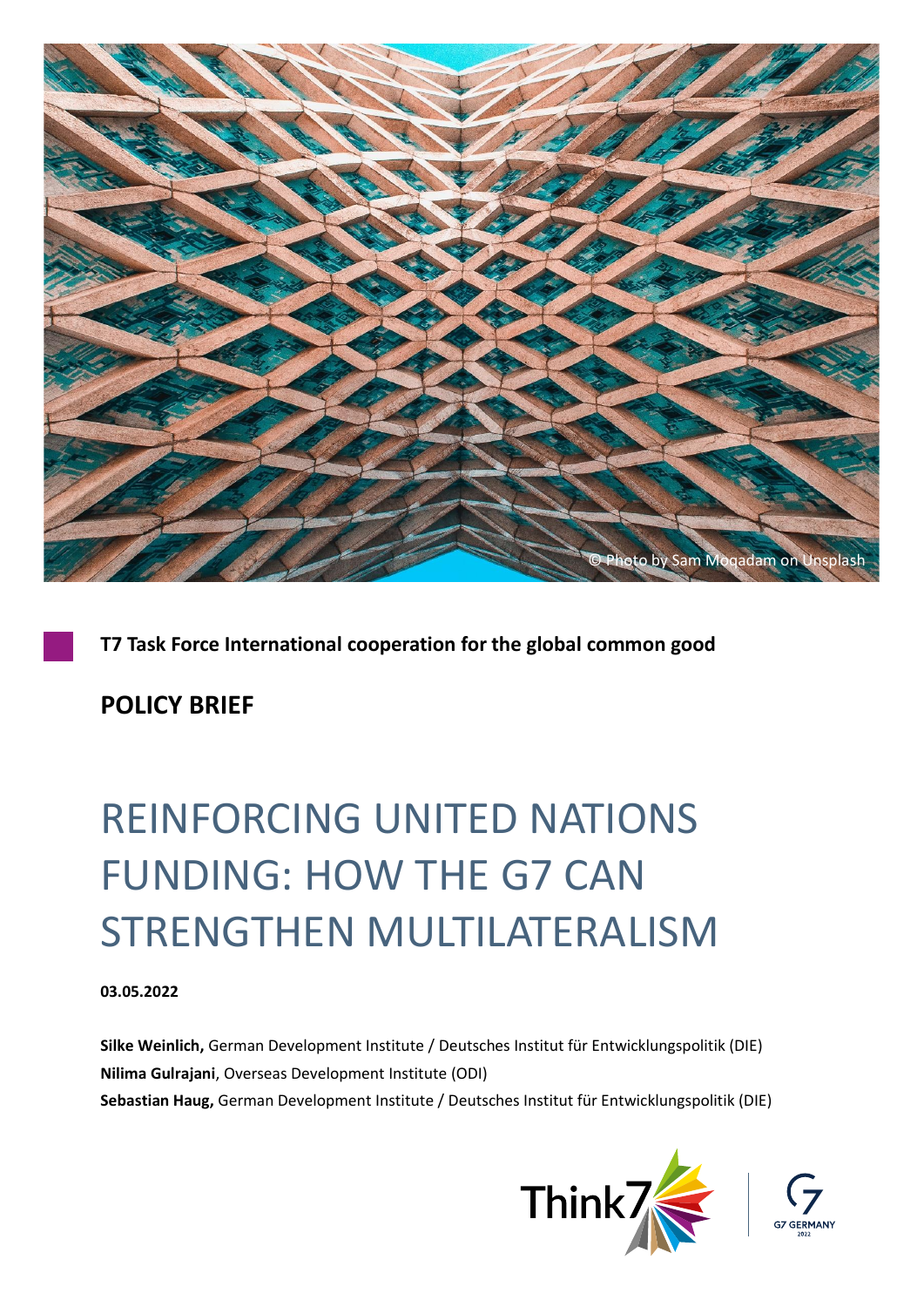### Abstract

**The Group of 7 (G7) comprises some of the largest donors to the United Nations (UN). This is why the G7 is uniquely positioned to address challenges stemming from a UN revenue profile that heavily relies on unpredictable forms of voluntary finance. If the G7 is serious about wanting a more effective UN system for managing an expanding list of global threats – in line with the programme of the German G7 presidency – individual UN entities must be solidly financed to ensure their independent capacity to act. The need to strengthen the UN has become even more urgent with Russia's war againstUkraine that represents a major challenge to the legitimacy and effectiveness of a rules-based international order. With regard to UN funding, the G7 should work towards (1) raising assessed contributions across the UN system, starting with the World Health Organisation; (2) tweaking the formula used to calculate each member state's share of assessed contributions to give due consideration to evolving global challenges; (3) ensuring that the formula isfit for delivering on the global functions of the UN; and (4) reinforcing mechanisms for penalising arrears. Such financing reforms would strengthen the UN's role as a foundational global public good through which transnational challenges can be tackled.** 

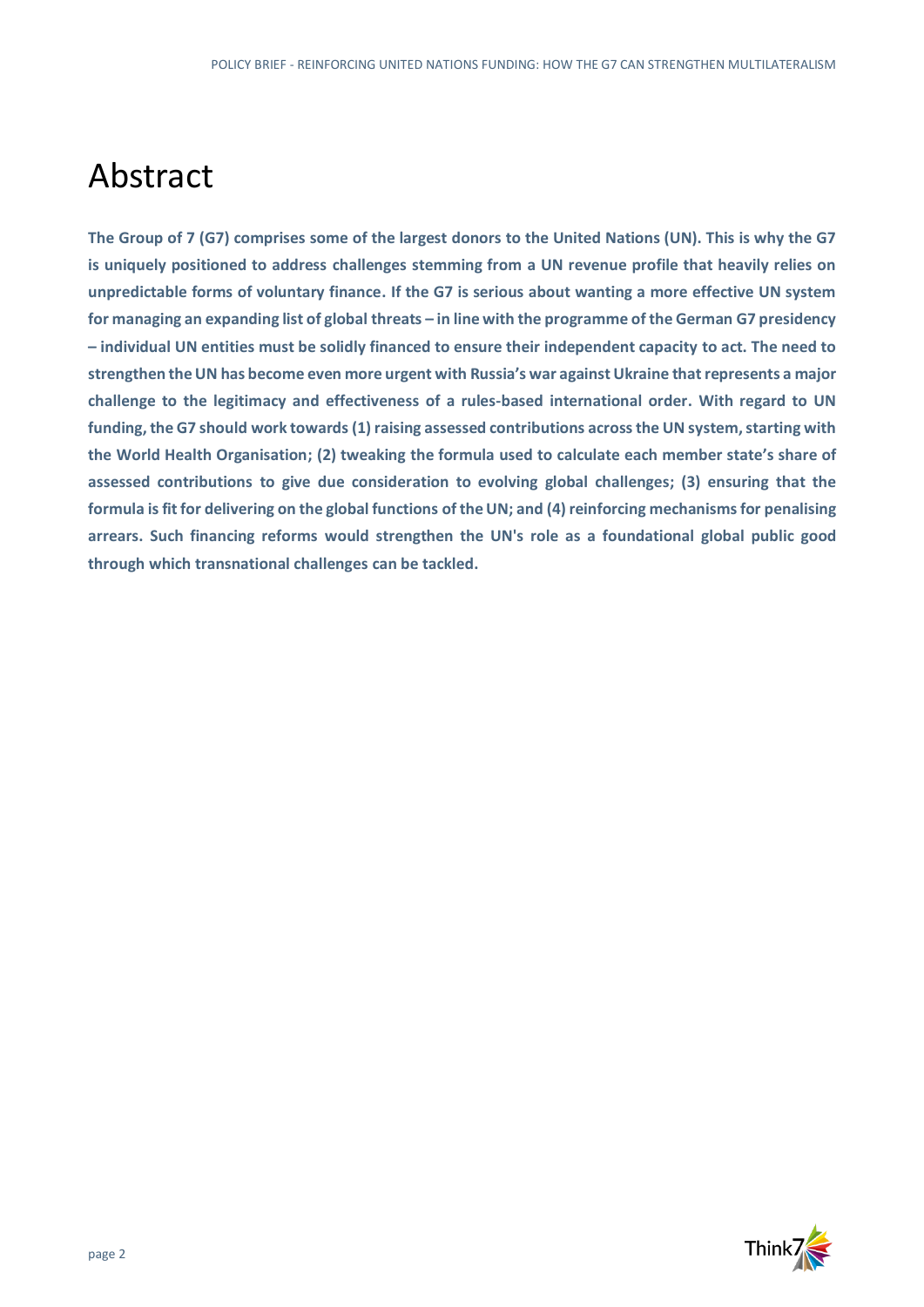## Challenge<sup>1</sup>

The United Nations (UN) did not succeed in preventing the Russian attack against Ukraine. Nor has it brought an early end to the COVID-19 pandemic or halted the climate or biodiversity emergencies. At the same time, all of these challenges unmistakably illustrate the need for strengthening international cooperation and multilateral organisations.<sup>2</sup> Currently, the UN<sup>3</sup> does not live up to today's global challenges, as UN Secretary-General Antonio Guterres highlights in his recent report "Our Common Agenda" (United Nations, 2021). UN structures, procedures and decision-making processes have become outdated, while UN entities themselves often seem sluggish and inefficient. There are many reasons for this, and the need to find common ground for reform among 193 member states defies easy answers. Yet there is one key parameter that Group of 7 (G7) countries are uniquely positioned to address, and that influences the effectiveness, efficiency, and also legitimacy of the UN system: the funding structure.

Over the last decades, voluntary contributions have turned into an important source of funding for most UN entities because they carry more immediate benefits for providing states when compared with assessed contributions, i.e. obligatory member state dues that make up regular UN budgets. More than half of all UN funding in 2020 came in a voluntary fashion, with contributors influencing the timing of investment and the size of the envelope (Dag Hammarskjöld Foundation & UN Multi-Partner Trust Fund Office, 2021). Of this, over 90% was earmarked to specific themes or geographies, rather than provided flexibly as core support. Voluntary contributions, including earmarked ones, have their reason for existing (Gulrajani & Hefer, 2016; Weinlich et al., 2020). They have been behind the substantial increase in member state resources since the 1990s. They are meant to allow UN humanitarian and development entities to carry out their mandates with a strong orientation towards results and donor accountability. They can foster innovation, and, when provided to multi-partner trust funds, induce UN entities to work together. Nevertheless, excessive reliance on voluntary funding also has costs, especially when earmarking distorts institutional priorities, reduces flexibility to respond to emerging needs, and makes long-term planning difficult (Baumann et al., 2020). It can undermine the voice and representation of less wealthy members, giving greater leverage to those who pay more, including non-state actors. This can endanger institutional independence and integrity as some suggest is occurring at the World Health Organisation (WHO) where the Bill and Melinda Gates Foundation was the second-largest donor over the 2020-2021 biennium (see Sridhar & Woods, 2013; Seitz & Martens, 2017). Sizeable voluntary funding can also reduce institutional focus, hollow out the core competencies of multilateral institutions that are not as appealing to individual donors, and fragment the governance of the multilateral system.

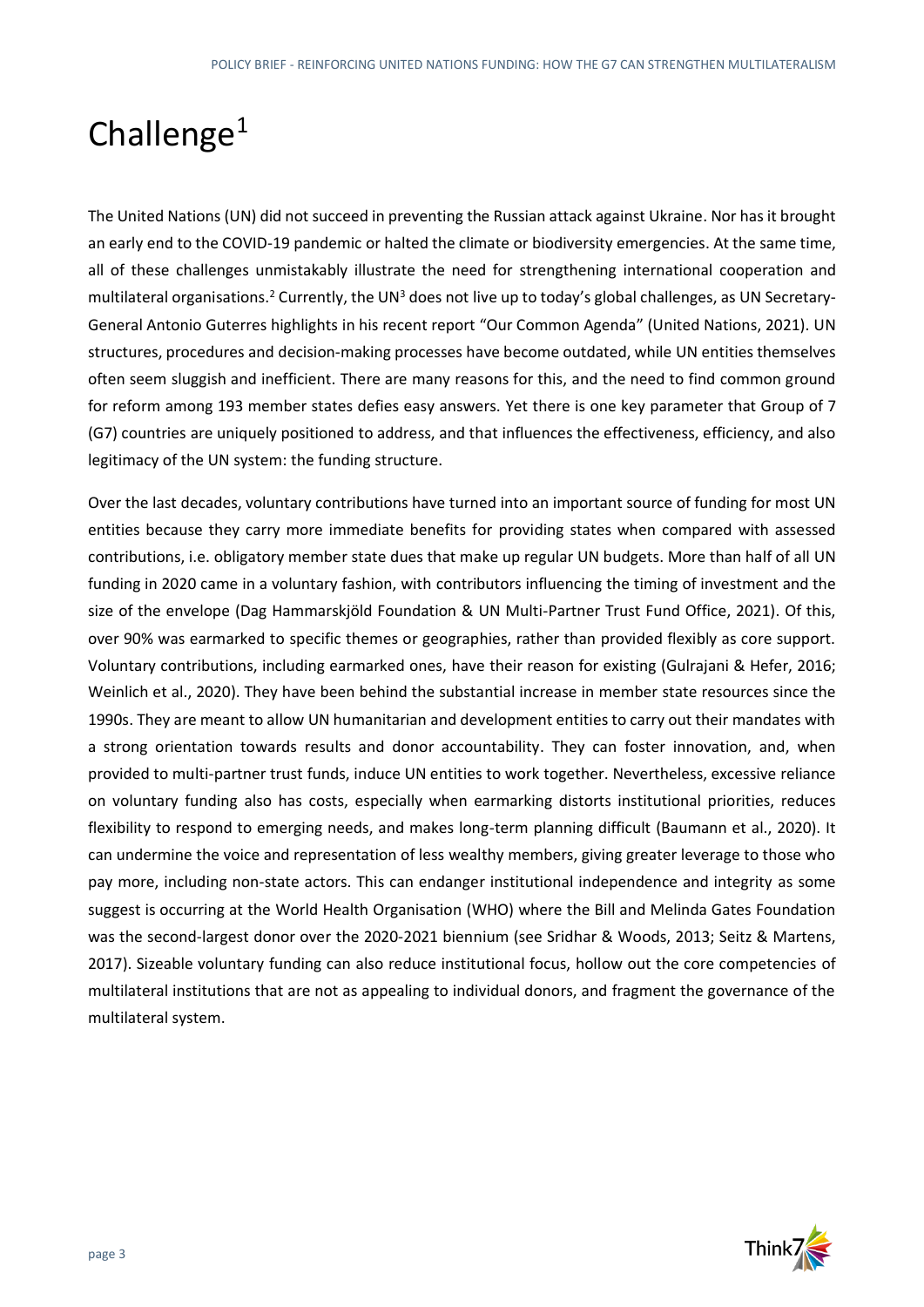### Proposals

A functioning rules-based multilateral order is a foundational global public good through which shared threats can be collectively met. If the G7 is serious about wanting a more effective UN system for managing an expanding list of global challenges – in line with the programme of the German presidency – individual UN entities must be solidly financed to ensure their independent capacity to act. As *Figure 1* shows, G7 countries – together with China – are the most significant contributors of assessed contributions. By and large, they have been taking a keen interest in keeping the overall share of assessed contributions as part of the total income of UN entities low, while providing ample, often earmarked voluntary contributions. In particular, countries that pay the largest shares have been voicing explicit resistance against increasing assessed contributions, i.e. regular UN budgets. A mix of motives informs their demand for financial discipline: austerity considerations; the wish to limit funding whose usage is co-decided by UN membership collectively (compared to earmarked funding alternatives where individual providers have a larger say); and an uneasiness concerning a more autonomous international bureaucracy.



#### **Figure 1 Top providers of assessed contributions to the UN system (2020, US\$ mil)**

#### Source: UN System Chief Executives Board for Coordination

The financial situation of WHO, however, has led to a shift in the position of some G7 members who now advocate for an increase in its general budget. Germany, currently WHO's largest financial contributor, has been prominent among them. The German G7 presidency should garner support from all G7 countries to fund UN organisations with a better-balanced resource mix. More specifically, G7 members should (1) increase regular budgets across the UN, starting with WHO; (2) link funding discussions to the global functions

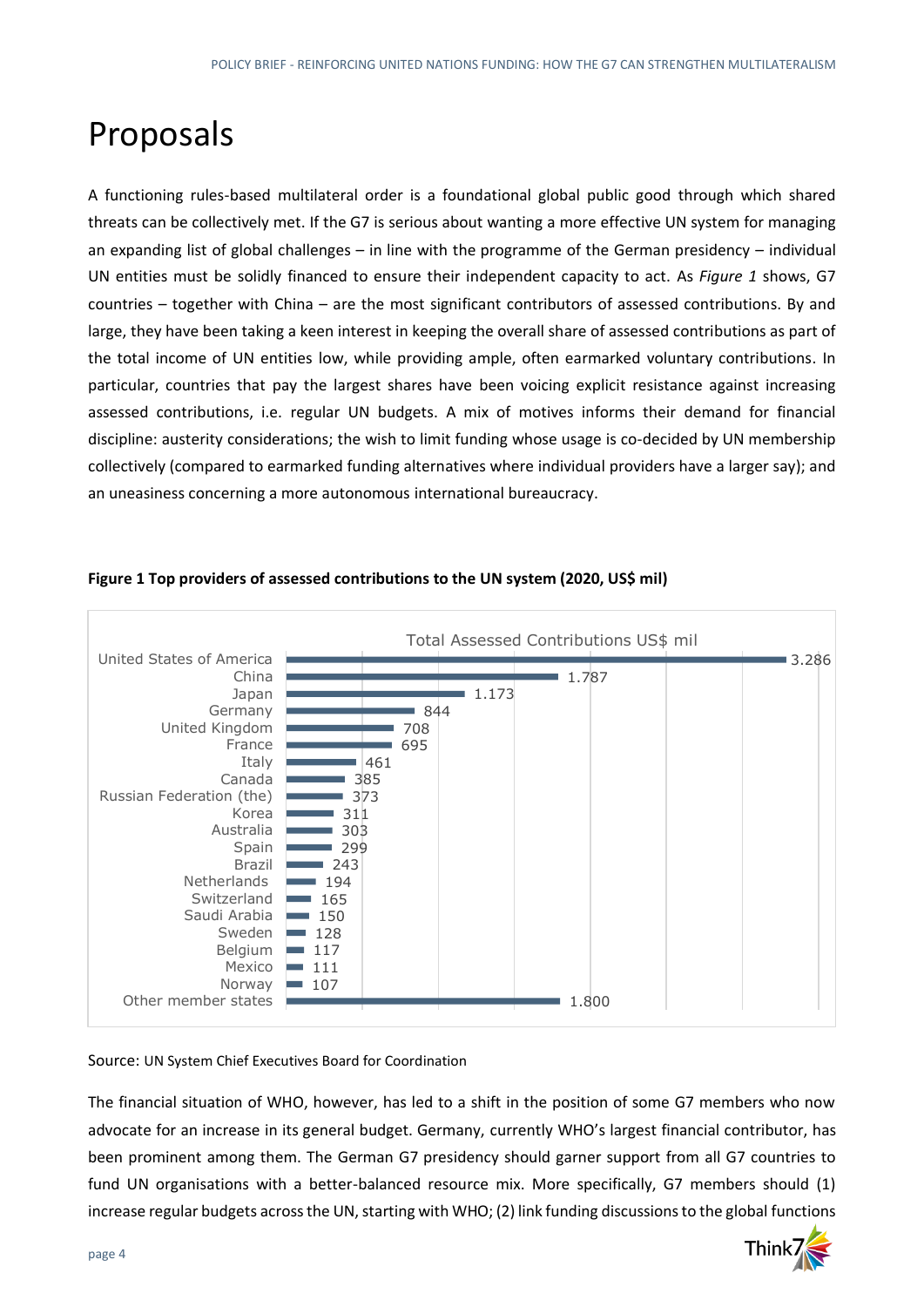of UN entities; (3) prepare to modify the formula that is used to calculate each country's share of assessed contributions; and (4) strengthen mechanisms that penalise arrears.

#### **1. Increase regular budgets across the UN system, starting with WHO**

G7 member states should decide collectively to increase regular budgets across the UN system. A good place to start is WHO. Only about 16% of the WHO's \$6 billion budget over the 2020–2021 biennium came from assessed contributions, which are a predictable, stable funding source. Observers and member states had long recognized and highlighted the lopsided ratio between core<sup>4</sup> and earmarked contributions as problematic (Reddy et al., 2018), but it was the COVID-19 pandemic that added a new urgency. For WHO to fulfil its essential global health functions, including the creation of norms and standards based on the best technical knowledge and evidence, as well as preventing, detecting, and responding to disease outbreaks, a sustainable source of funding is a fundamental requirement. A key proposal recently discussed by an intergovernmental working group involves doubling members' assessed contributions from their 2022-2023 levels, starting in 2024 and gradually increasing contribution levels until 2028–2029 (World Health Organisation, 2022). This would break with an approach that has essentially frozen WHO's regular budget since the 1980s. Although the working group's proposal foresees less than the 66% increase in member state fees proposed by the Independent Panel for Pandemic Preparedness and Response in 2021, no consensus has been reached on the recommendation. As the COVID-19 pandemic offers an obvious rationale for why the world needs a stronger, more flexible and more independent WHO, increasing the share of assessed contributions is a concrete – and necessary – step towards this goal. At the World Health Assembly in May, G7 members should therefore come out in favour of suggested increases in assessed contributions.



*Figure 2. Revenue split for UN bodies' assessed contributions (2020, %)* 

Source: UN System Chief Executives Board for Coordination

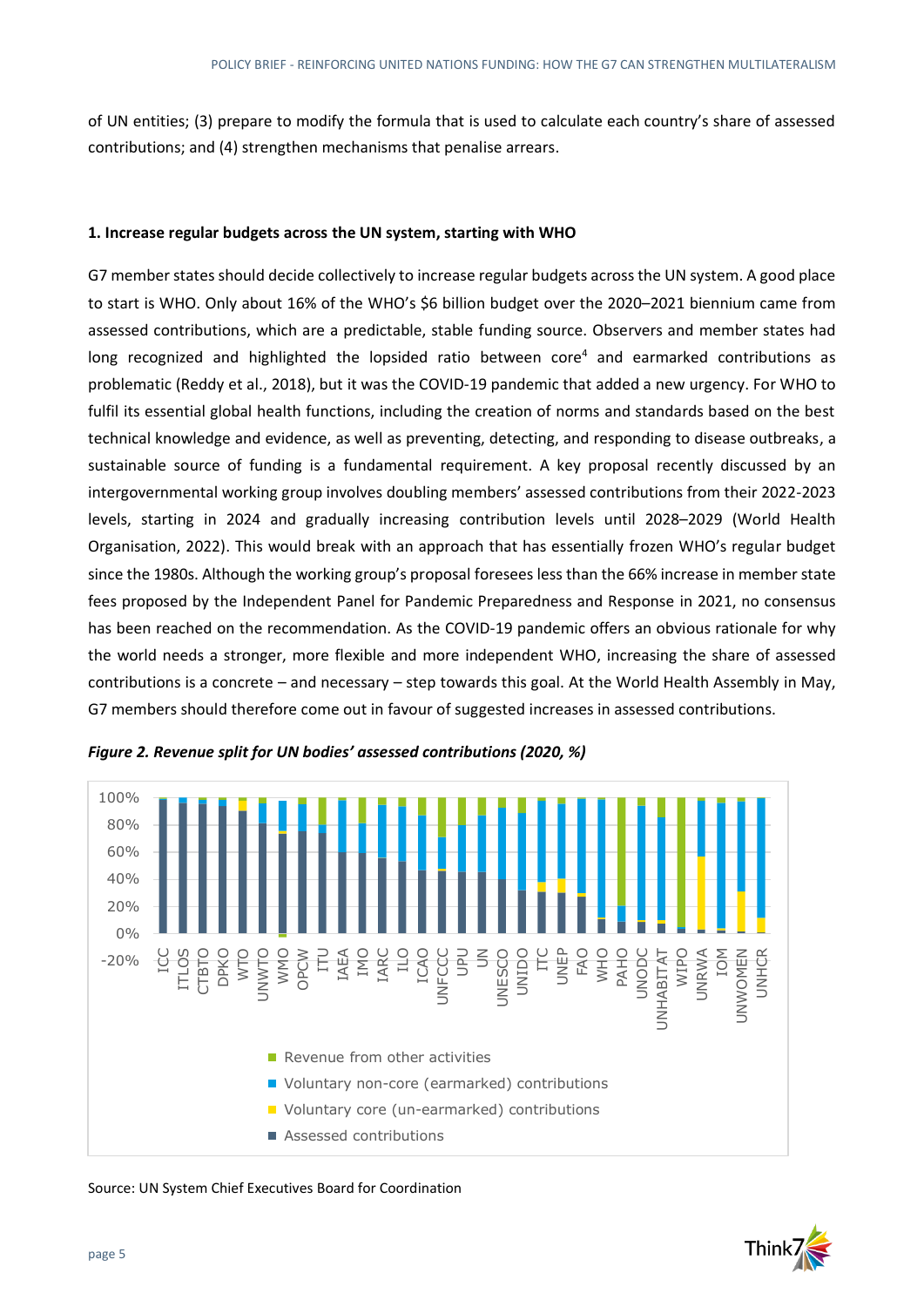At the same time, WHO's unsustainable funding situation is not unique (Baumann & Weinlich, 2021). Of the 31 UN organisations in receipt of assessed contributions in 2020, 18 received more than half their total revenues from other sources (*Figure 2*). As a general pattern, forum organisations that predominantly set global rules and support decision-making – such as the World Trade Organization – are funded mainly by assessed contributions. Organisations like WHO, which also engage in operational activities on the ground, rely to a larger degree on voluntary sources of funding (the one notable exception being peacekeeping). By supporting the decision to double assessed contributions at WHO, G7 members could reverse the zerogrowth approach to assessed funding in other UN institutions carrying out critical work in areas like human rights, environmental degradation, food security and education.

#### **2. Link discussions on funding reform to the UN's desired global functions**

The G7 should use budgetary and reform discussions at WHO to strengthen the link between funding and functions across the UN system. There is no need to start from scratch; recent discussions within the context of the reform of the UN development system and the funding compact provide a good starting point.<sup>5</sup> While the functional expectations of multilateral organisations will always face political imperatives, the WHO example offers an opportunity to articulate the desired global governance functions of UN entities, and the different forms of funding needed to implement them. Linking finance reform to the UN system's functions adds a hitherto missing dimension to the UN Secretary-General's "Our Common Agenda" report and should become part of the Agenda's follow-up process. "Our Common Agenda", which is currently being discussed in the General Assembly, sets out policy options for the UN to become a more meaningful actor in the protection and provision of global commons and global public goods, ranging from the internet to the atmosphere, the high seas to information, or global health to outer space. It also recognises the UN itself as a global common in need of strengthening, as it serves as a critical venue for collective action, norm development and international cooperation.

A high-level advisory board, nominated by the UN Secretary-General, is to identify global public goods and potentially other areas of common interest where governance improvements are most needed and propose options for how this could be achieved. While it remains unclear both in how far UN membership supports these proposals, and to what extent multilateral negotiations at the UN might be affected by the war in Ukraine, G7 members should open up space for an explicit debate about UN global governance functions. This discussion should have a dedicated financial dimension. G7 members could lead the debate on which functions require which kind of funding, i.e. where assessed contributions provide the best revenue stream, and where are other forms of funding – replenishments, fees, negotiated pledges, soft and hard earmarking – are more appropriate. Supplementary financing for less essential functions, for instance, might draw inspiration from replenishment models, which are increasingly used in stand-alone global funds. This can raise core voluntary resources over a medium-term time horizon, providing a certain degree of income predictability and expanding the range of supporters beyond governments. Blending financial models and creating new ones based on an inventory of the UN's functional needs offers a promising avenue for plugging resource gaps.

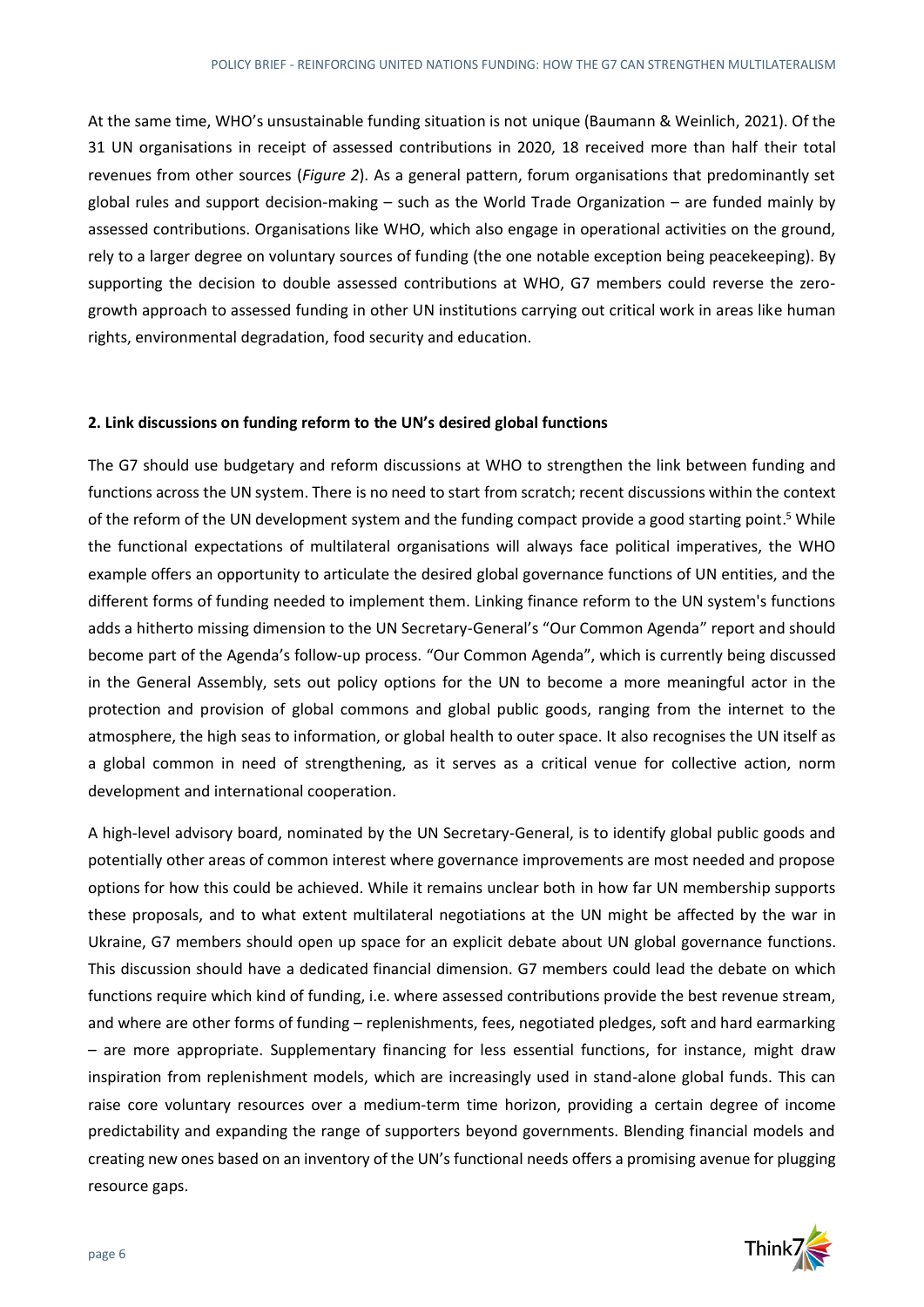#### **3. Make the formula for assessed contributions fit for a world of existential transnational challenges**

While different components of the UN assessment scale have evolved since the 1940s, for the last 20 years the formula has remained remarkably stable. It weights contributions according to a country's economic strength and population size, with adjustments made on the basis of income per capita and debt burden, and it is intended to ensure fair financing obligations across countries of dissimilar means. The formula's minimum contribution currently stands at 0.001% of the regular UN budget, while its maximum contribution is 22%. The formula can be adjusted every three years in the UN General Assembly. In order to ensure that this basic formula remains fit for purpose in the context of profound global power shifts and existential transnational challenges, the G7 should revisit it and explore the possibility of adding indicators to the scale of assessments for specific UN bodies. Integrating issue-specific dimensions into the regular budget formula of individual entities – such as member states' climate change vulnerability, carbon footprint or readiness to host large refugee populations – could help strengthen the perception of assessed contributions as both appropriate and fair. This would add a merit-based element to the question of who absorbs the costs of global governance. Undoubtedly, any change to the formula will be controversial, as it will shift the distribution of costs among member states at a time of extreme geopolitical sensitivity and fiscal constraint. But the prospect of doing so also throws the spotlight on some thorny issues. For example, should the cap of 22% (the ceiling that limits the assessed contributions of any member state) be significantly lowered to reduce reliance on larger states like the United States of America? Would other G7 members, in turn, be prepared to shoulder a larger part of the burden? It is worth starting such a conversation rather sooner than later, given that the necessary intergovernmental consensus will become even harder to reach once the sums to which it applies become more significant.

#### **4. Strengthen mechanisms that penalise arrears**

One of the main challenges of the UN's current assessed contribution system is that a small but significant number of member states pay late, partly, or not at all. To counter such 'low payment morale', a more comprehensive set of mechanisms should be considered to increase timely and full compliance with assessed contribution obligations. For example, lowering the threshold beyond which member states lose their voting rights at UN assemblies if they do not pay their dues, or do not pay on time, would tighten sanctions for nonpayment. Alternatively, the assessed contribution formula itself could be adapted by using a variable that factors in past payment performance when calculating budget allocations. Throughout, a more explicit distinction should be made between member states' inability to pay – in the case of emergency situations in Least Developed Countries, for instance – and an unwillingness to pay for geopolitical or other strategic reasons.

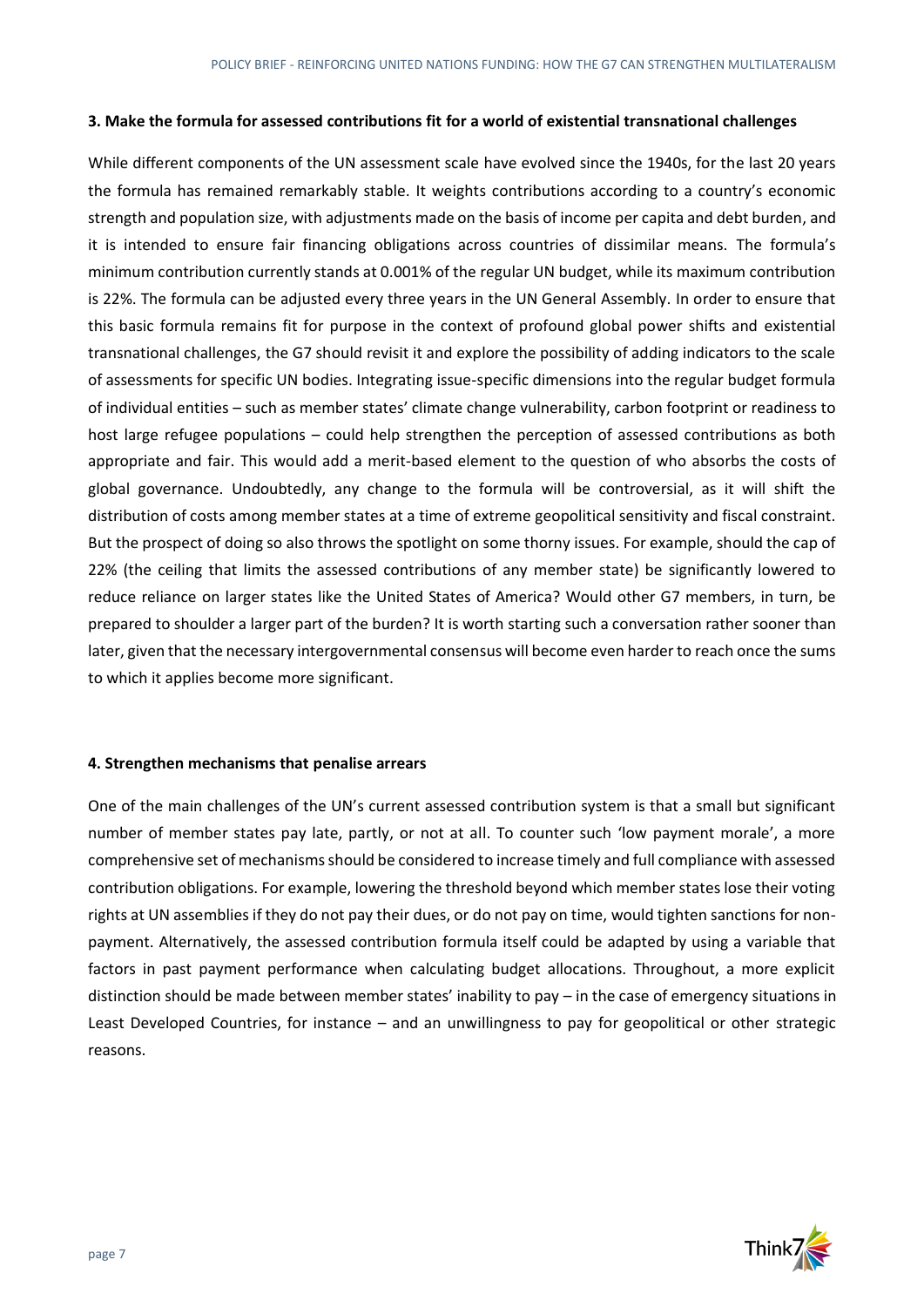### Implementations

Assessed contributions provide flexible and reliable funds and can help ensure a UN entity's institutional autonomy. Nevertheless, they are by no means a cast-iron guarantee for a solidly financed multilateral organisation. The UN has been on the brink of insolvency several times because of unreliable payment practices by a small but significant number of member states, including some G7 members. Obligatory contributions to the UN core budget give no formal advantage to larger contributors in terms of control, attribution or accountability. This is because core institutional priorities are set by member states with equal representative status at the UN. Formal influence in policy-making processes does not depend on the size of members' budgets, as is the case for the World Bank or the International Monetary Fund. UN budget negotiations are more challenging and more demanding of patience and active compromise than bilateral voluntary contributions.

As G7 members are among the most important multilateral contributors, the G7 is uniquely positioned to turn the tide on UN funding. This would entail a shift in the mix of funding they provide to the UN. A more resilient multilateral system is in the interest of all G7 members, including those that so far have been wary about increases in assessed contributions. In the context of substantial international power shifts – many of which indicate a relative decline of G7 influence over the long run – multilateral settings such as the UN offer the best available framework for managing change. With its broad membership and encompassing set of mandates, the UN system offers imperfect but essential multilateral instruments to both address emergencies and co-produce sustainable cooperation processes. If the seven governments of the G7 came together to design a concerted approach to increasing assessed contributions, they would not only showcase their leadership on inclusive multilateralism but also strengthen mechanisms that can ensure the stability of the international system. From WHO, to the Food and Agriculture Organisation, and the UN Secretariat, the UN system plays a key role in designing global frameworks, steering policy debates and providing support in crisis situations. Reinvigorating regular UN budgets would allow the G7 to contribute to a multilateral system better suited to address the world's pressing needs. In light of a pandemic, inter-state war and the long-term repercussions of climate change, it is an investment in the future of multilateralism and a more effective response to the challenges ahead.

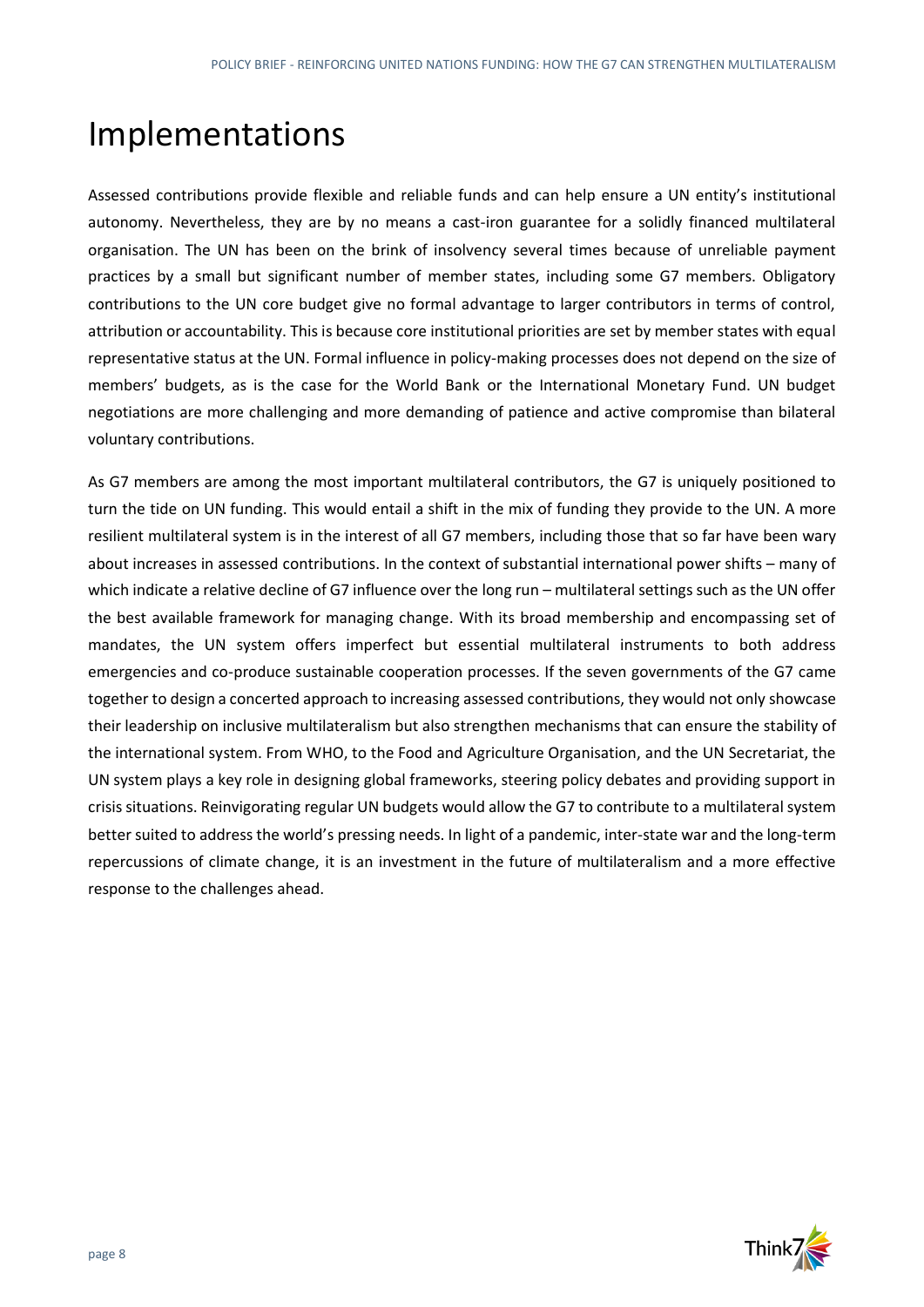### Endnotes

<sup>1</sup> This paper draws on a policy paper published by ODI, "Fixing UN financing: a Pandora's box the World Health Organization should open", see Gulrajani et al. 2022.

<sup>2</sup> See also the T7 policy brief by Beisheim et al., 2022.

<sup>3</sup> The UN is a system of institutions with the General Assembly, Security Council, Economic and Social Council, and Secretariat at its center. There is a set of linked and associated institutions, including Funds and Programmes, Specialized Agencies and other related organization, see also Dervis & Ocampo, 2022.

<sup>4</sup> Core funds can come as either assessed or voluntary contributions. They are spent in line with an organisation's mandate as decided by its multilateral governing bodies. Earmarked funds, in turn, are linked to specific themes, countries or projects, which are defined bilaterally among a contributor and the recipient organisation.

<sup>5</sup> The Funding Compact, adopted in 2019, is part of the ongoing reform of the United Nations development system. UN member states committed to providing more flexible forms of funding and UN entities in turn UN vowed to increase coherence, cooperation and transparency, see also Dag Hammarskjöld Foundation, 2021.

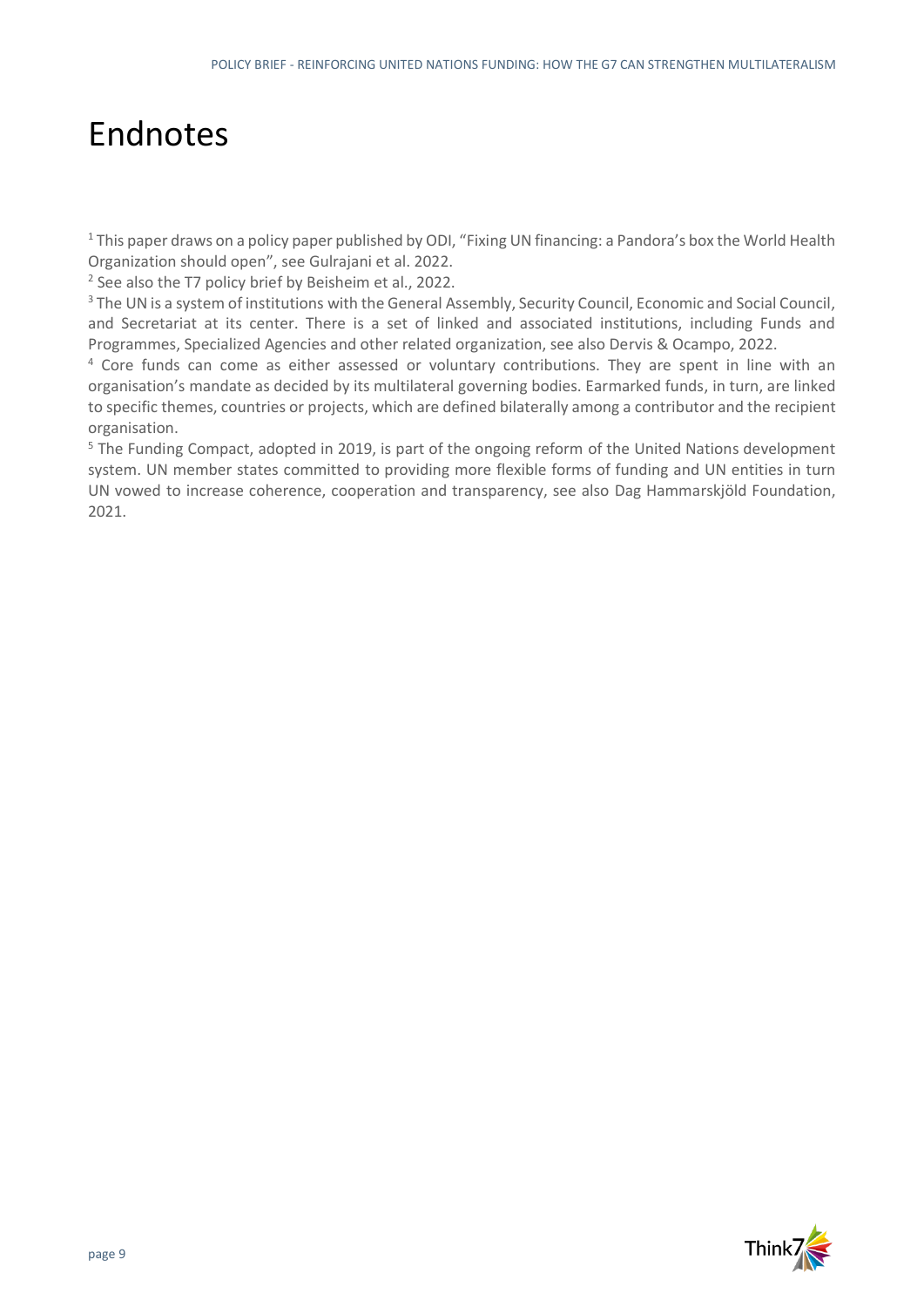### References

- Baumann, M.-O., & Weinlich, S. (2021). Funding the UN: Support or constraint? In T. G. W. Stephen Browne (Ed.), Routledge Handbook on the UN and Development (pp. 151-164). New York: Routledge.
- Baumann, M.-O., Lundsgaarde, E., & Weinlich, S. (2020). Earmarked funding for multilateral development cooperation: asset and impediment. Briefing Paper 16/2020, German Development Institute / Deutsches Institut für Entwicklungspolitik (DIE). https://www.die-gdi.de/briefingpaper/article/earmarked-funding-for-multilateral-development-cooperation-asset-andimpediment/.
- Beisheim, M., Berger, A., Kloke-Lesch, A., Scheler, R., & Weinlich, S. (2022). The G7 and Multilateralism in Times of Aggression: Maintaining and Strengthening Cooperative and Inclusive Approaches for the Global Common Good. Policy Brief, T7 Task Force International cooperation for the global common good.
- Dag Hammerskjöld Foundation, & UN Multi-Partner Trust Fund Office. (2021). Financing the UN Development System – Time to Meet the Moment. https://www.daghammarskjold.se/wpcontent/uploads/2021/08/dhf-financial-report-time-to-meet-the-moment-2021-web-final.pdf.
- Dag Hammerskjöld Foundation. (2021). The Way Forward: Fulfilling the Potential of the Funding Compact at the Country Level. https://www.daghammarskjold.se/wp-content/uploads/2021/11/dhf-fundingcompact-2021-web.pdf.
- Derviş, K., & Ocampo, J. O. (2022). Global Governance: Balancing power and equitable representation. In B. S. Coulibaly, & K. Derviş (Eds.), Essays on a 21st century multilateralism that works for all, (pp. 20- 28). Washington, D.C.: Brookings. https://www.brookings.edu/wp-content/uploads/2022/02/21st-Century-Multilateralism.pdf.
- Gulrajani, N., & Hefer, E. (2016, 04 April). Bilateral versus multilateral aid channels: strategic choices for donors. https://odi.org/en/publications/bilateral-versus-multilateral-aid-channels-strategicchoices-for-donors/.
- Gulrajani, N., Haug, S., & Weinlich, S. (2022, 26 January). Fixing UN financing: a Pandora's box the World Health Organization should open[. https://odi.org/en/publications/fixing-un-financing-a-pandoras](https://odi.org/en/publications/fixing-un-financing-a-pandoras-box-the-world-health-organization-should-open/)[box-the-world-health-organization-should-open/.](https://odi.org/en/publications/fixing-un-financing-a-pandoras-box-the-world-health-organization-should-open/)
- Independent Panel For Pandemic Preparedness & Response. (2021). COVID-19: Make it the Last Pandemic. https://theindependentpanel.org/wp-content/uploads/2021/05/COVID-19-Make-it-the-Last-Pandemic\_final.pdf.
- Reddy, S. K., Marhar, S., & Lencucha, R. (2018). The financial sustainability of the World Health Organization and the political economy of global health governance: a review of funding proposals. Global Health 14, 119. https://doi.org/10.1186/s12992-018-0436-8.

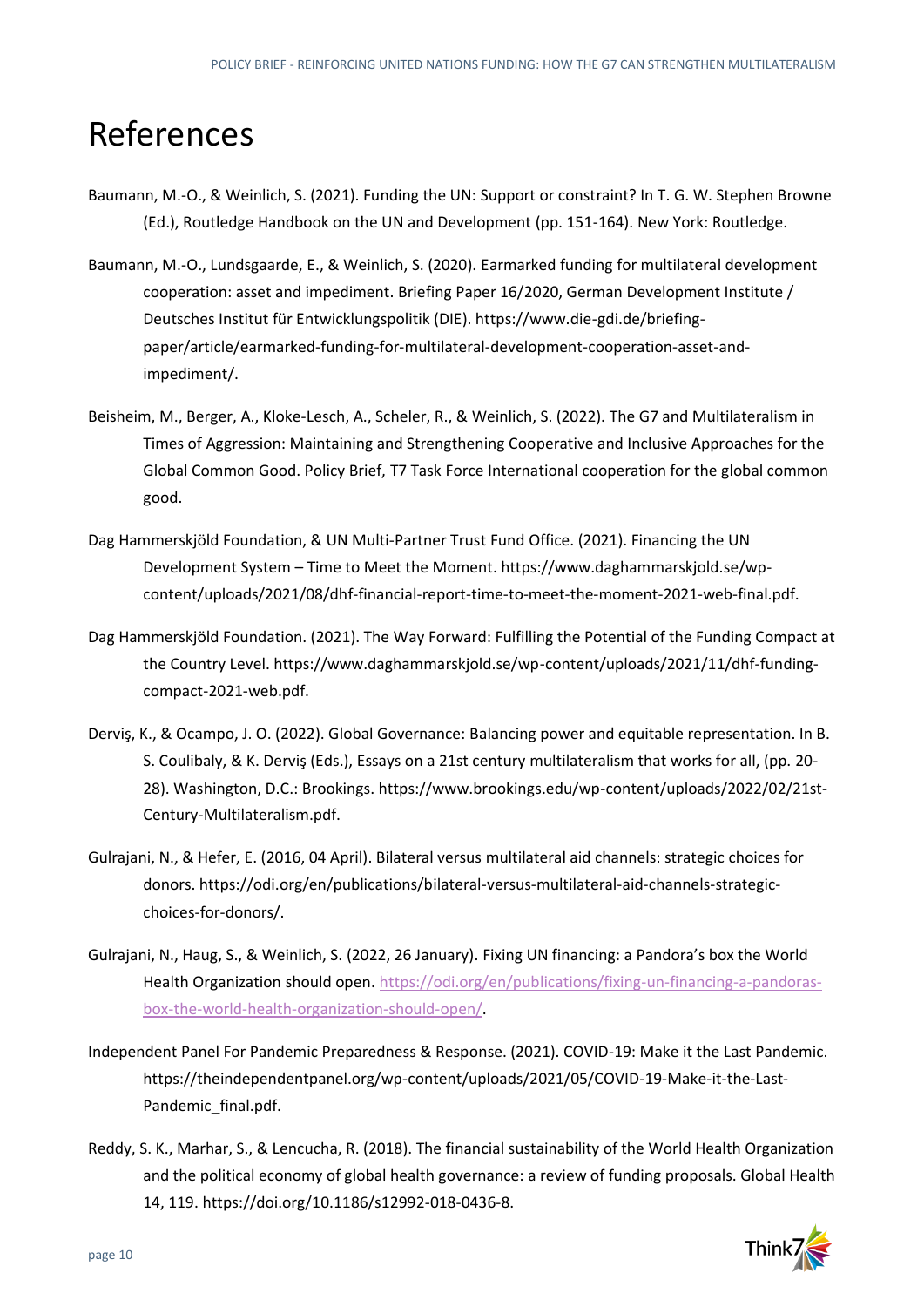- Seitz, K., & Martens, J. (2017). Philanthrolateralism: Private Funding and Corporate Influence in the United Nations. Global Policy, 8(S5), 46-50. https://doi.org/10.1111/1758-5899.12448.
- Sridhar, D., & Woods, N. (2013). Trojan Multilateralism: Global Cooperation in Health. Global Policy, 4(4), 325-335. https://doi.org/10.1111/1758-5899.12066.
- United Nations. (2021). Our Common Agenda Report of the Secretary-General. New York: United Nations. https://www.un.org/en/content/common-agendareport/assets/pdf/Common\_Agenda\_Report\_English.pdf.
- Weinlich, S., Baumann, M.-O., Lundsgaarde, E., & Wolff, P. (2020). Earmarking in the multilateral development system: many shades of grey. Studies 101, German Development Institute / Deutsches Institut für Entwicklungspolitik (DIE). https://www.diegdi.de/studies/article/earmarking-in-the-multilateral-development-system-many-shades-of-grey/.
- World Health Organization. (2022). Sustainable financing Report of the Working Group. EB150/30. https://apps.who.int/gb/ebwha/pdf\_files/EB150/B150\_30-en.pdf.Tooze, A. (2018). Crashed: How a decade of financial crises changed the world. New York: Allen Lane.

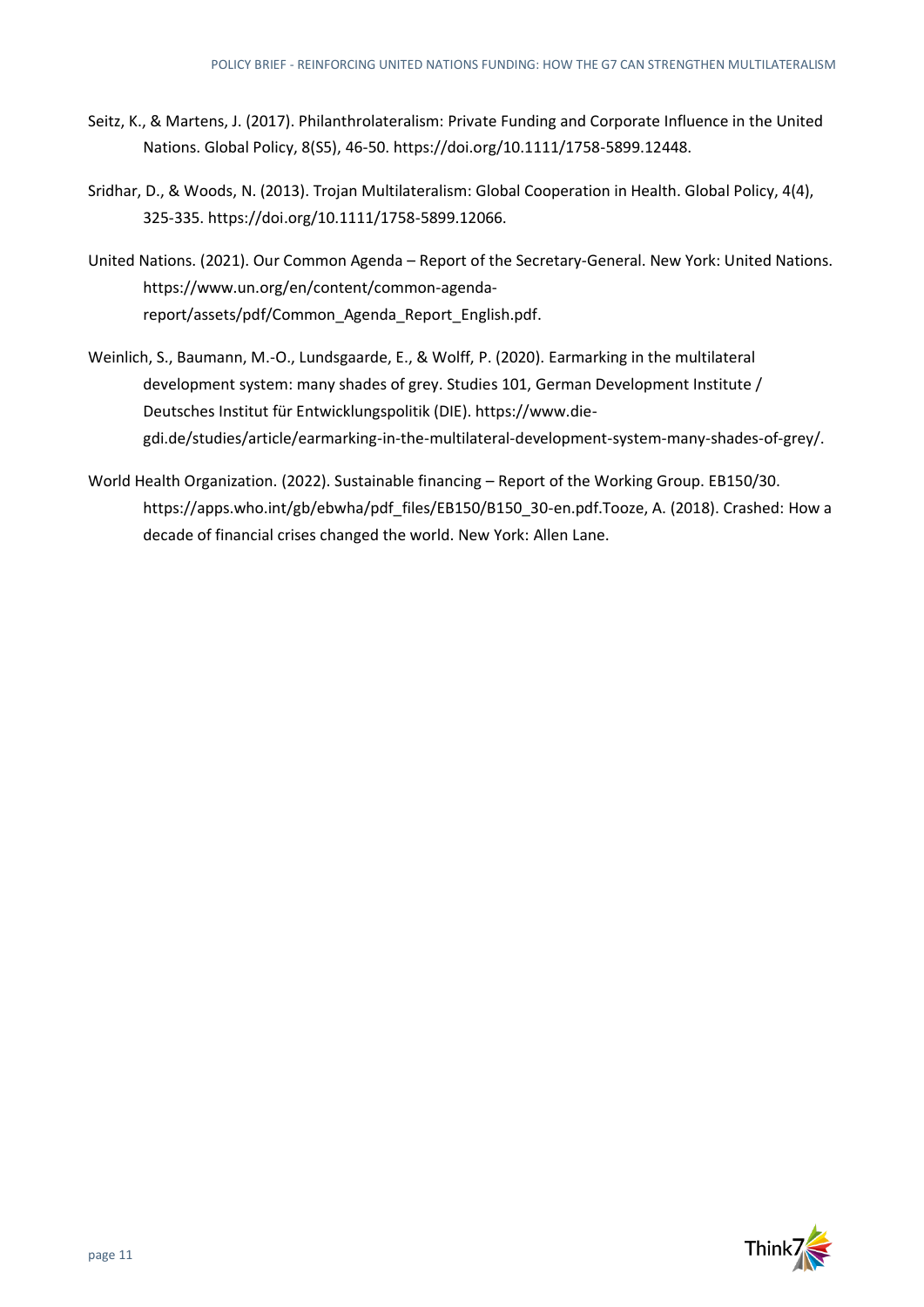### About the Authors

**Silke Weinlich –** German Development Institute / Deutsches Institut für Entwicklungspolitik (DIE)



Silke Weinlich is Senior Researcher at the German Development Institute / Deutsches Institut für Entwicklungspolitik (DIE) and member of the research programme on Inter- and Transnational Cooperation. She works on global governance and sustainable development with a focus on the United Nations. She leads a research and policy advice project on the UN development system and its reform need and has worked on multilateral development finance. Among other things, she is a member of the Research Council of the United Nations Association Germany.

#### **Nilima Gulrajani –** Overseas Development Institute (ODI)



Nilima is a Senior Research Fellow at the Overseas Development Institute (ODI) and Visiting Fellow at King's College Department of International Development. She has more than 15 years of experience researching bilateral aid organization and reform, global development architecture, new development actors, and development effectiveness. Before joining ODI, Nilima was an Assistant Professor at the London School of Economics and worked at the Canadian Ministry of Finance, the World Bank and the International Development Research Centre. She has published widely at the intersection of public management, development and global governance.

**Sebastian Haug –** German Development Institute / Deutsches Institut für Entwicklungspolitik (DIE)



Sebastian Haug is Post-Doctoral Researcher at the German Development Institute (DIE) in Bonn and Ernst Mach Fellow at the Institute for Human Sciences (IWM) in Vienna. His research focuses on the United Nations, international cooperation and global power shifts. Sebastian used to work with the UN Development Programme in Beijing and Mexico City and is the lead editor of "The 'Global South' in the study of world politics." He holds a Master's from the University of Oxford and a PhD from the University of Cambridge.